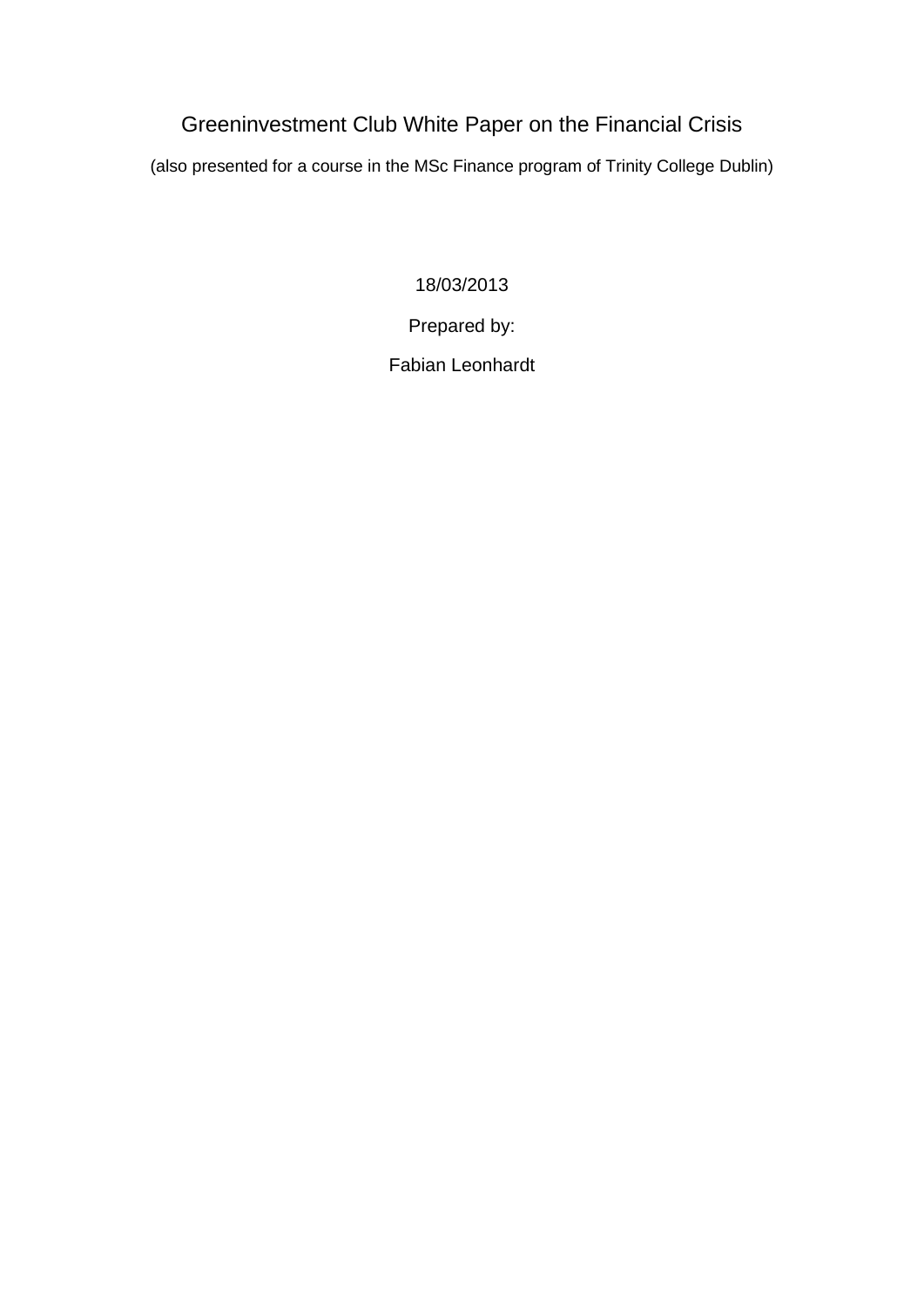# **Contents**

# **Table of Figures**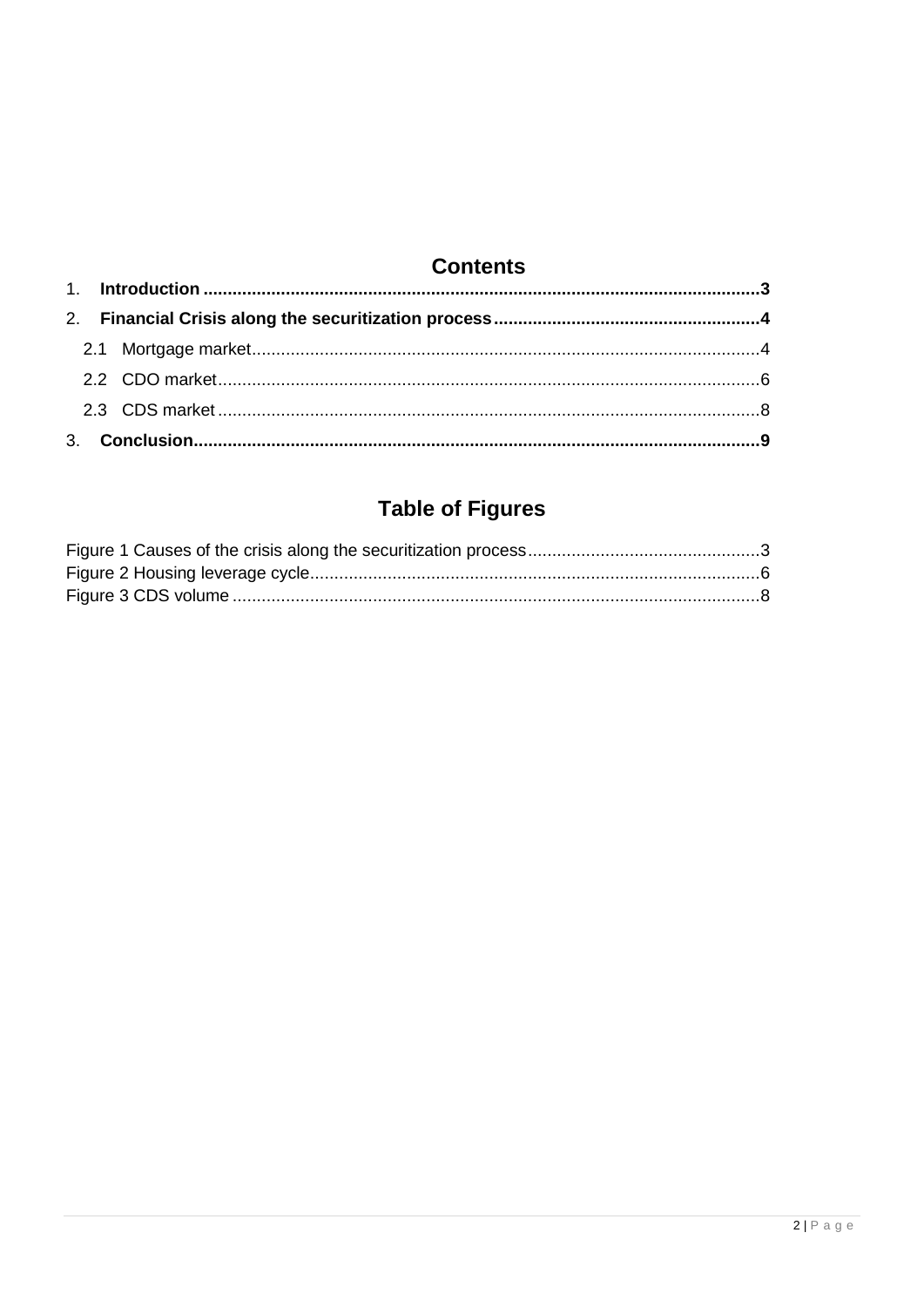## <span id="page-2-0"></span>**1 Introduction**

This paper will focus on the main causes of the financial crisis and analyse the role of the regulator and financial institutions in it and put emphasize on behavioural aspects. A general overview about the financial crisis is presented by figure 1, which points out various reasons and the structure of the crisis in the process of securitization. Section 2 will focus on the financial crisis from the regulator and financial institution perspective and go along the graph (Section 2.1, Section 2.2 and Section 2.3).

<span id="page-2-1"></span>

#### **Figure 1 Causes of the crisis along the securitization process**

*Source: Own illustration*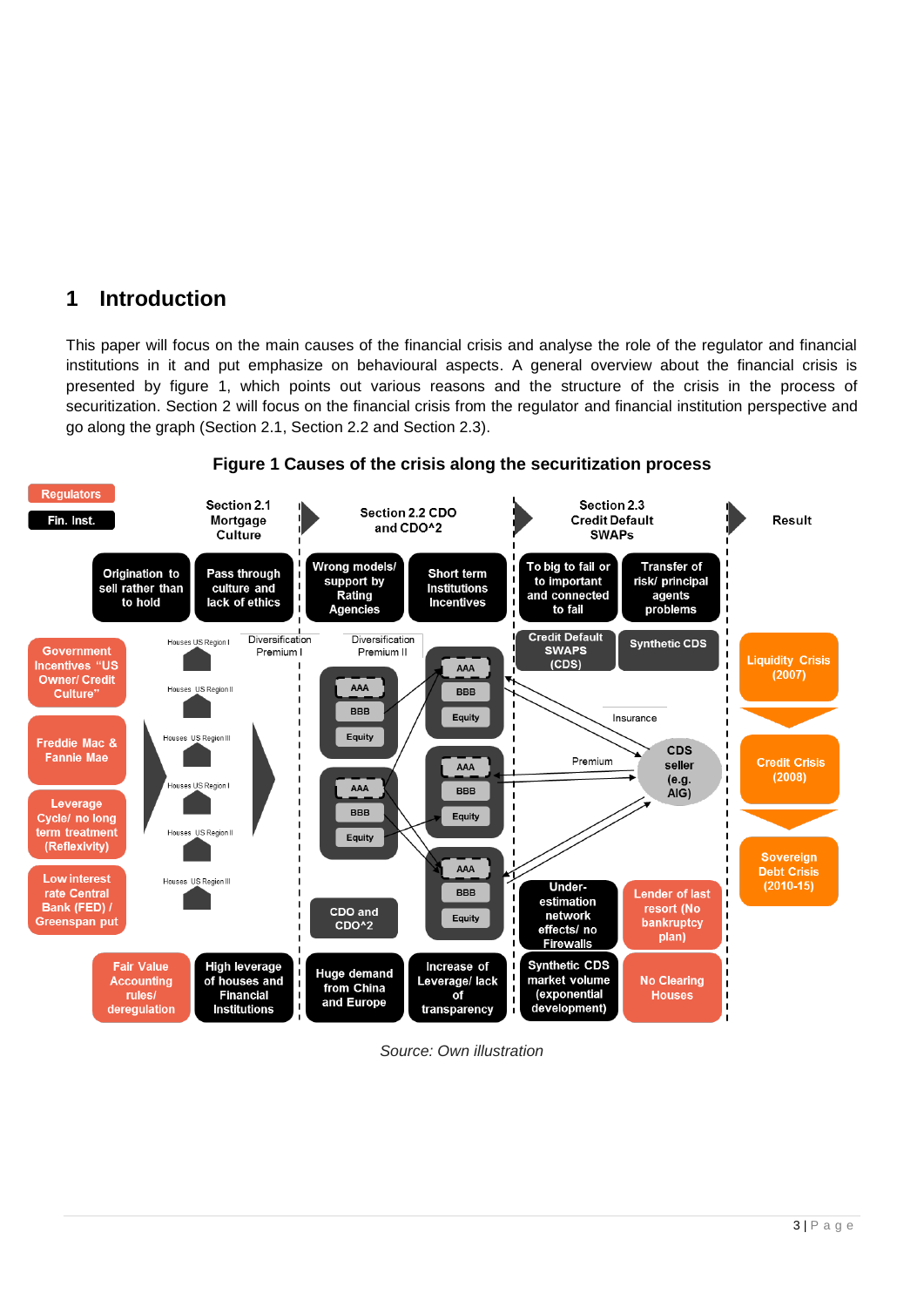## <span id="page-3-0"></span>**2 Financial Crisis along the securitization process**

### <span id="page-3-1"></span>**2.1 Mortgage market**

As shown by Figure 1 regulation played a key role in the financial crisis impacting the general housing culture in the US. Implicit reasons are strong government incentives resulting in groupthink<sup>1</sup> and herding<sup>2</sup> in terms of buying houses and consumer goods on credit.<sup>3</sup> This includes also from a behavioural finance perspective the "keeping up with the Jones" aspect, supporting a culture of leverage. Another underlying cause of the crisis is **Fair Value Accounting**. Fair Value Accounting requires financial assets to be held at current market price under "normal" market conditions, this resulted in illiquidity and panic selling ending in a vicious cycle in the crisis.

The State supported programs<sup>4</sup> such as the Freddie Mac & Fannie Mae which reinforced in general lending with low loan to income ratios.<sup>5</sup> The conservatorship of Freddie Mac and Fannie Mae prevented mortgage rates from rising and thereby prohibited further foreclosures and delinquencies with devastating effects on the housing market and the economy.<sup>6</sup> Finally the **Greenspan put**<sup>7</sup> (belief that the FED would always come to the rescue if the bubble bust) and macroeconomic policy helped to fuel the credit bubble.

"Without U.S. government policy the great financial crisis of 2008 would never have occurred." Peter Wallison argues **housing policy** was the sine qua non event for the financial crisis and that all other vulnerabilities only worsened the crisis, but did not cause it.<sup>8</sup> John Taylor and Ben Bernanke do not share this view<sup>9</sup>: While Taylor believes loose monetary<sup>10</sup> transformed a normal housing cycle into an enormous bubble<sup>11</sup>, Bernanke blames a decline in lending standards, lax regulation and an emerging economy' savings glut for the evolvement of the housing bubble.<sup>12</sup>

The result partly due to regulation was that the share of subprime loans increased, accounting for \$2.7 to 4.6 trillion, and the housing market flourished.<sup>13</sup> Further loan underwriting standards fell: higher LTVs &

 1 (Janis, 1991, p. 247), *Groupthink* meaning that the decision of a group is often biased towards the majority

 $2$  This is a situation where, based on the observation of others, individuals take the same decision regardless of their own private signals, believing that others know better. (Sornette, 2003, p. 95) or (Schiller, 2006)

 $3$  (Allen & D., 2007)

 $4$  The GSE Act of 1992 required government sponsored enterprises, such as Fannie Mae and Freddie Mac, to give mortgage loans to low- and moderate-income borrowers. Governments set goals for their share of outstanding loans, which rose from 30% in 1992 to 56% in 2008 with additional requirement of 27% to borrowers below the 80% median income threshold. In addition to this regulation, the Community Reinvestment Act of 1995 required insured banks and S&L to give loans to low-income borrowers.

<sup>5</sup> (Federal Reserve Bank of New York)

 $^6$  ( International Monetary Fund , 2011, p. 22)<br><sup>7</sup> "Job of the central bank: to take away the punch bowl just as the party gets going, Greenspan did not believe in intervention and did not take it away" Paul Kulkarni TCD MSc Finance Securitization Lecture Slide, Part 5

 $^8$  (Wallison, 2011, p. 2)

<sup>&</sup>lt;sup>9</sup> (Bernanke & Gertler, Monetary Policy and Asset Price Volatility, 1999, p. 18)

<sup>&</sup>lt;sup>10</sup> On December 12, 2007 the FED announced the "Term Auction Facility", which was supposed to deal with a rising Libor-OIS spread and to prevent banks from having to reveal their assets when accessing the discount window. Following the announcement and implementation of TAF, the 3-month Libor-OIS spread decreased significantly, but started increasing as soon as February '08 towards pre-TAF-levels. TAF worked for reducing the liquidity risk, measured by the OIS-T-Bill-spread, whereas it did not successfully bring down counterparty risk – stated by the Libor-OIS-spread – which became the main problem for the financial sector during 2008.

<sup>11</sup> The FED lowered the interest rate in several steps – from 5.25% in September '07 to 0.-0.25% in December '08

<sup>&</sup>lt;sup>12</sup> (Bernanke, Causes of the Financial Crisis, 2010, pp. 1-2)

<sup>&</sup>lt;sup>13</sup> (Federal Reserve Bank of New York)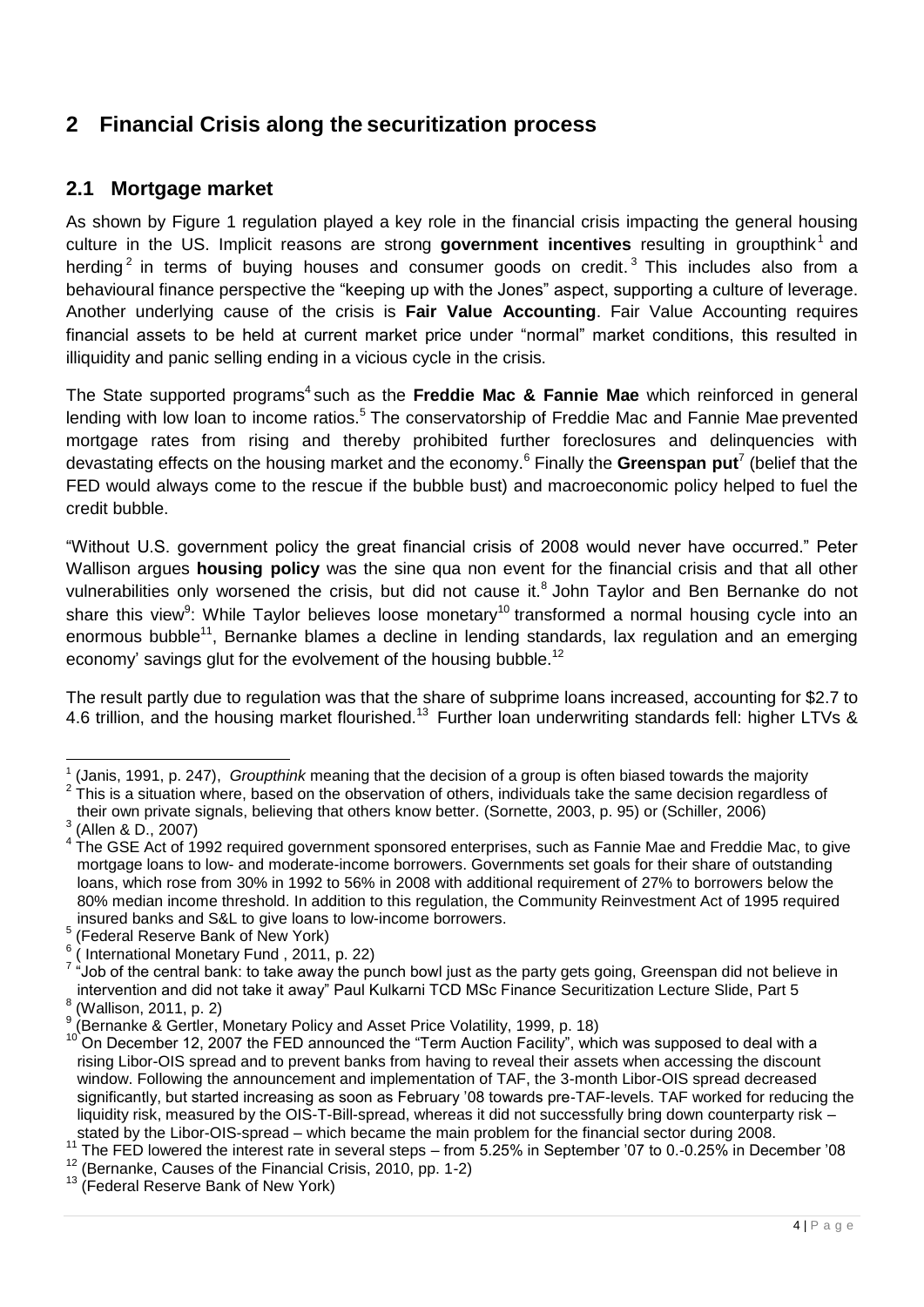DTIs, lower documentation, predatory lending practice (e.g. Ninjas). As house prices fell, high LTVs and inability to refinance caused negative equity and crystallization of losses.

George Soros sums up the above discussion based on the ideas of Minsky:

*"Each time a financial crisis occurred; the authorities intervened, merged away or otherwise took care of the failing financial institutions, and applied monetary and fiscal stimuli to protect the economy. These measures reinforced the prevailing trend of ever increasing credit and leverage, but as long as they worked, they also reinforced the prevailing misconception that markets can be safely left to their own devices."* (Soros, The Soros Lecture at the Central European University , 2010, p. 39)

This brings us to the two key issues, which are the **Leverage cycle theory**<sup>14</sup> and the influence of powerful financial institutions on their own regulation **(Theory of reflexivity)**<sup>15</sup> . Reflexivity is an important concept which ensures that financial institutions have an influence on their own regulation, making sure that the reality becomes the reality in their favour. This effect should not be underestimated and worked well to legalise Credit Default Swaps (see Section 2.3).

Geanakopolos focuses on the leverage cycle. His key findings are that the possibility to leverage collateral had a real effect on house prices, because of collateral optimists where able to leverage further and had a stronger impact on market prices<sup>16</sup> (Compare figure 2). The leverage cycle also is related to liquidity functioning as a hedge against crisis for agents. Thus agents hedging themselves against a crisis are only willing to buy assets at a large discount.<sup>17</sup> As holding liquidity provides an opportunity cost, the amount of liquidity in the system will always be based on wrong incentives and be too low, especially for banks.<sup>18</sup> Theoretical models and also University textbooks did not account for the leverage cycle theory and again here reflexivity had its impact on reality.

 $\overline{a}$ 

 $14$  A further mathematical proof for the problem is provided by Geanakoplos in his Open Yale Lecture. (Geanakoplos, 2010)

The other half is that mispricing itself can change reality to some extent. Thus, investing itself can change the fundamental values. If this statement were true, reality would be shaped by the interests of financial markets as well as the other way around. That is what George Soros calls *reflexivity*. (Soros, 2008). For example the recent success against Basel III compare (Financial Times, 2013)

<sup>&</sup>lt;sup>16</sup> More detailed description of the Theory can be found here: (Geanakoplos J., Solving the Present Crisis and Managing the Leverage Cycle, 2010) and (Geanakoplos J. , The Leverage Cycle, 2010)

 $^{17}$  (Janeway, 2012, p. 157)

<sup>18 (</sup>Allen & D., 2007, pp. 127-128)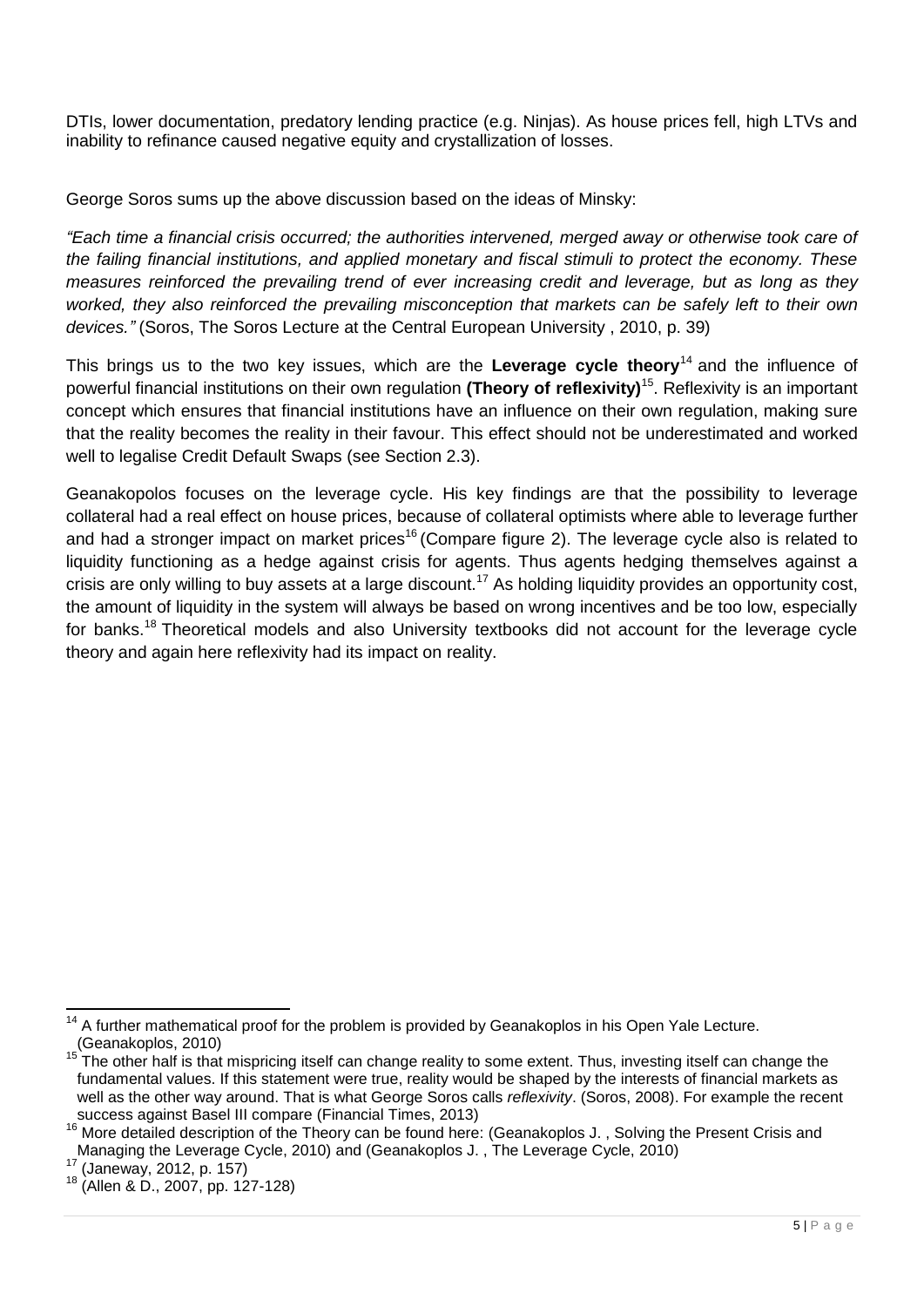<span id="page-5-1"></span>

#### **Figure 2 Housing leverage cycle**

*Source:* (Ganakoplos & Fostel, 2012, p. 502)

Finally Kindleberger and Aliber as well as Reinhart and Rogoff, all support the statement that private debt often fueled by capital from abroad are key conditions during financial crisis.<sup>19</sup>

#### <span id="page-5-0"></span>**2.2 CDO market**

Due to securitization and the repacking of mortages into CDOs, CLOs or RMBs<sup>20</sup>, banks were working with the 'Originate-to-distribute' model rather than 'Originate-to-hold' model also related to company incentives and regulation<sup>21</sup>. The CDO market really took of supported by huge demand not for risky but for riskless AAA rated assets from **China and Europe<sup>22</sup>** . The demand also stimulated a further increase in prices.<sup>23</sup> The huge demand for *riskless* CDO was relying on models from Rating Agencies calculating the benefits of diversification assuming low correlation between house prices. Alternatives such as CoVaR methods<sup>24</sup> and updates of system wide correlation and further stress during crisis were only recently developed.<sup>25</sup>

The market of rating agencies was also regulated in a oligopolistic structure and wrong **incentives**, because rating agencies, get paid by the issuer rather than the investor. Complex structures and the repackaging of CDO to CDO<sup>2</sup> resulted in a **lack of transparency** and lead investors to underestimate

<sup>19</sup> (Reinhart & Rogoff, 2009, p. 157), (Kindleberger & Aliber, 2011)

<sup>20</sup> Collateralized Debt Obligation, Collateralized Loan Obligation and Residential Mortgages Backed Securities <sup>21</sup> Bankers become more mortgage salesman rather than bankers focused on a rigorous risk return analysis for each loan.

<sup>22</sup> Europe was affected in form of banks, such as IKB and WestLB, suffering huge losses from exposure to American money markets and subprime mortgages respectively.

<sup>&</sup>lt;sup>23</sup> (Fostel & Geanakoplos, 2012, p. 191)

 $24$  (Brunnermeier & Adrian, 2011)

<sup>&</sup>lt;sup>25</sup> In June 2012 Moody's adjusted the methodology further by introducing a Minimum Portfolio MILAN CE and the Minimum expected loss multiple. The Minimum Portfolio MILAN CE should incorporate more country risk and market uncertainties, system wide event risk and asset correlation (Moodys, 2012)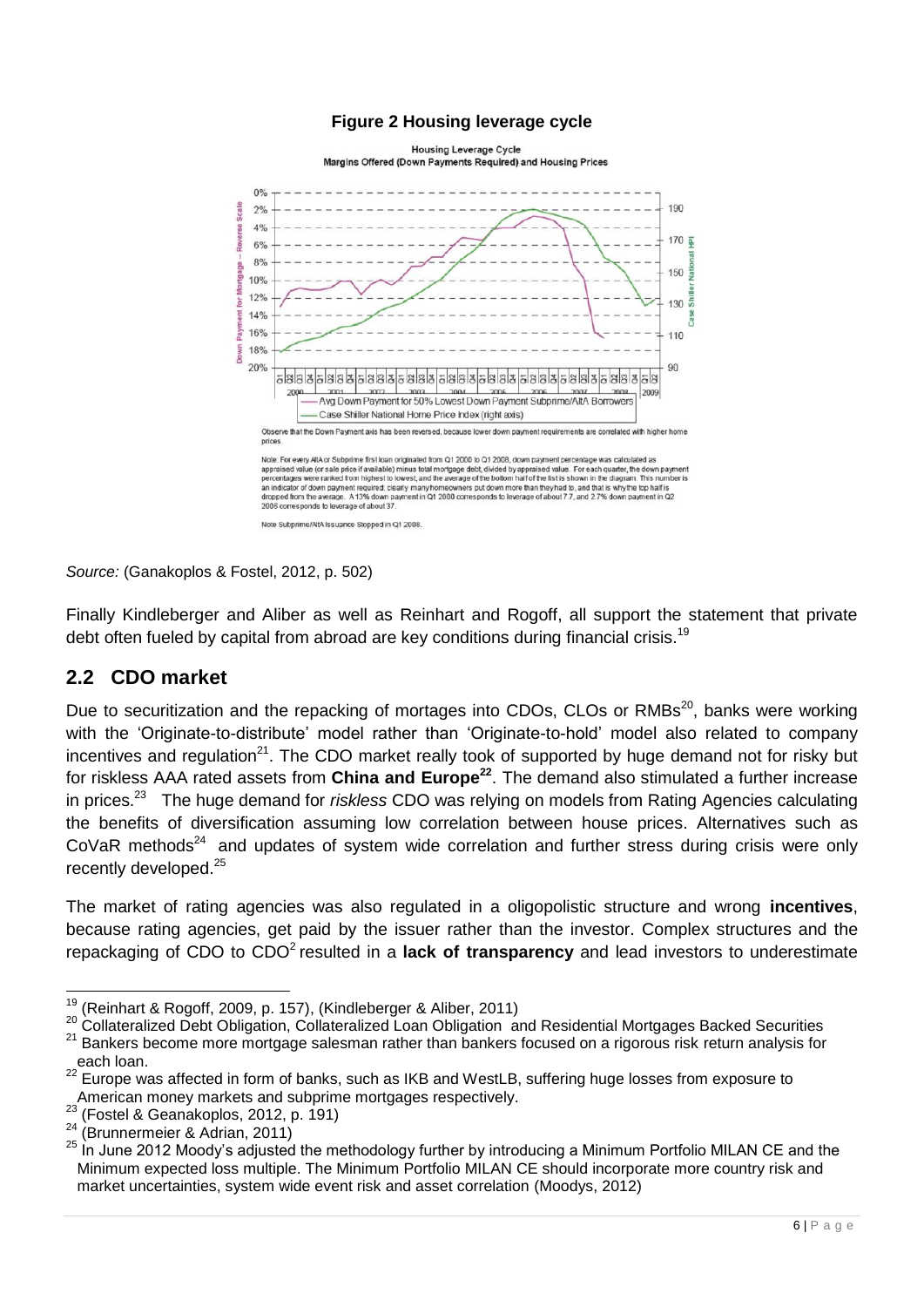risk. Securitization technology permitted low quality risky assets to be transformed to highly-rated securities (compare Figure 1). The theory that securitization transferred credit risk to investors around the world, did not work out due to behavioral biases and incentives to put toxic assets into securitization. Still Financial Institutions (FI) retained exposure to risk through provision of warehouse lines, liquidity/credit support to conduits and investing in CDOs MBS (through off balance sheet exposure).

Daniel Ariely shows in an interesting way how wrong incentives on a micro level can result in catastrophic outcomes on a macro level. He emphasizes that the distance between our action and responsibility creates unsocial/unethical<sup>26</sup> decisions, this distance was created by securitization.<sup>27</sup> Moreover employees of rating agencies get lower salaries and jobs are not well respected as investment banking. Consequently on average smarter people were working in Investment banks stimulated to benefit from the not perfect rating models on a micro level.

Ultimately the introduction of Credit Default SWAPs allowed Banks to transfer the default risk again of their books and make a profit along the securitization chain. Only a few investors such as Michael Lewis understood the whole fragility of the system and emphasize from an insider perspective also how difficult it was to bet against the market.<sup>28</sup> The difficulty of betting against the market and a complex system which results into herding also in the CDO market are further important underling factors. The US government again supported the trenching of mortgages into CDOs because it raises the price of the underlying asset and so reduces the borrowing cost to the homeowner.<sup>29</sup>

*"When the music stops, in terms of liquidity, things will be complicated. But as long as the music is playing, you've got to get up and dance. We're still dancing."* Chuck Prince CEO of Citigroup 2007, (Financial Times , 2007)

<sup>26</sup> Ethics defined as obedience to the unenforceable

 $27$  (Ariely, 2012)

<sup>28</sup> (Lewis, 2010)

 $29$  (Fostel & Geanakoplos, 2012, p. 194)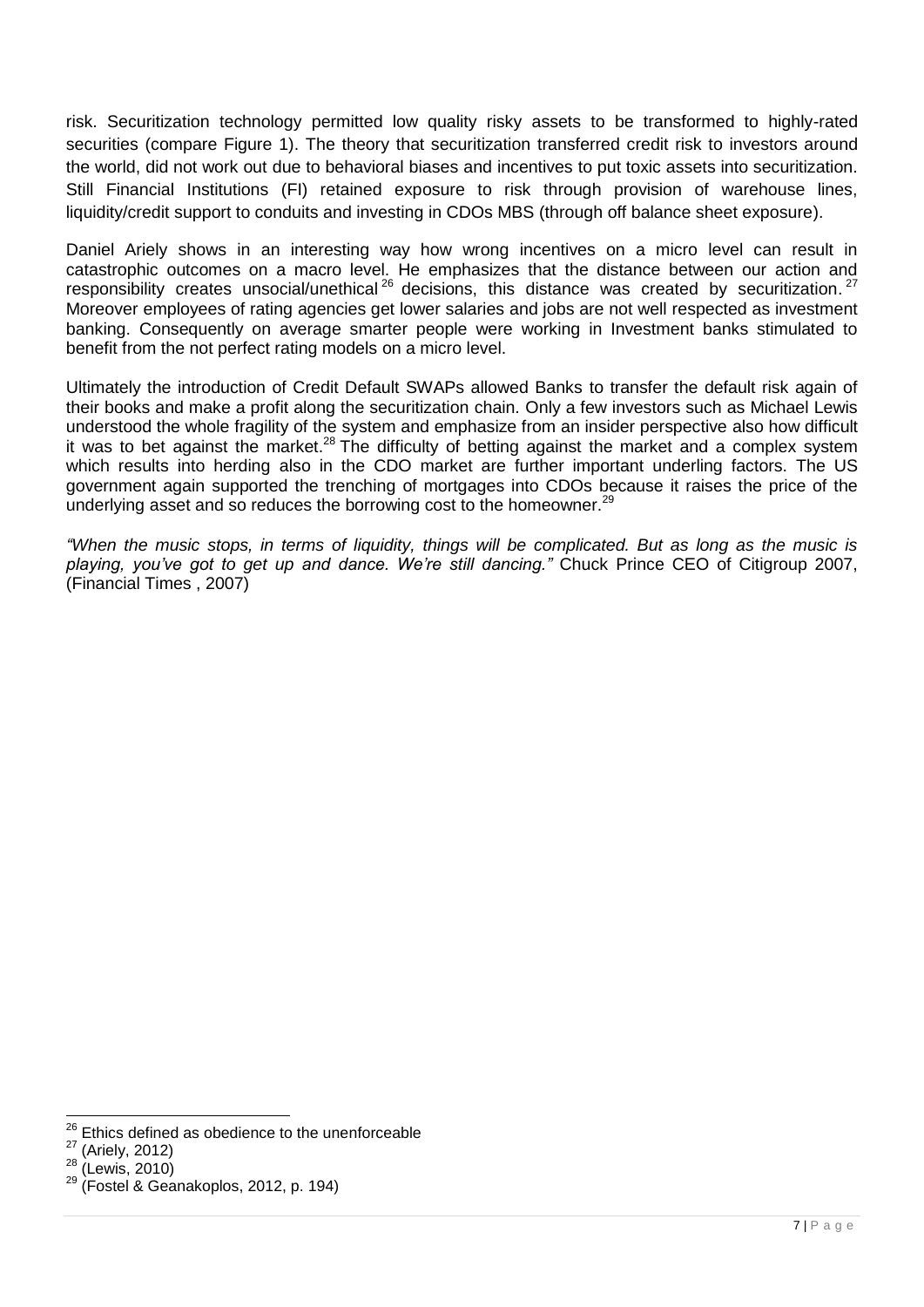### <span id="page-7-0"></span>**2.3 CDS market**

A cornerstone of modern finance theory relating to instruments influencing the market came with the introduction of credit derivatives in 1997.<sup>30</sup> But it took until 2005 to standardize credit default swaps for mortgages.<sup>31</sup> Here also the lobbying power of banks played its role in making credit derivatives, especially Credit Default SWAPs (CDS), legally acceptable.<sup>32</sup> What is clear is that the explosive growth of the CDS market (compare figure 3) came after the explosive growth of securitization. The non-linear effects of derivatives had a high impact on hiding the real amount of leverage,  $33$  while for the first time CDS allowed the pessimistic agents to leverage as well, resulting in an even more important role of leverage during the financial crisis.<sup>34</sup> According to Geanakoplos and Fostel, the CDS market finally pricked the leverage cycle<sup>35</sup>, since it provided a powerful force to the pessimistic agents<sup>36</sup> coupled with bad news about delinquencies.<sup>37</sup> The over optimistic agents in the real world was AIG, selling massively CDS, which increased the whole systematic risk because the risk models of banks where based on the solvency of AIG (also taking implicitly **Government bailouts** into accounts). This **transferred the risk** from the Banks (which also were to **interconnected to fail**) to the regulators and provided the underlying structure for the current sovereign debt crisis. The whole process of securitization also resulted in a situation in which the value of liquidity was underpriced and limited the ability to roll over  $debt.<sup>38</sup>$ 



**Figure 3 CDS volume**

<span id="page-7-1"></span>*Source:* (Geanakoplos J. , Solving the Present Crisis and Managing the Leverage Cycle, 2010, p. 111)

Geanakoplos and Fostel argue that if a CDS is created exclusively inside the securitization tranche of the asset, it has positive impacts on the asset price. A CDS outside the securitization (synthetic) lowers the asset price. This seems to be counterintuitive at first glance but they explain it by the following: when agents sell CDS and put up cash as collateral they are tranching cash. This raises the value of cash relative to the references asset. They argue that when every asset (all future cash flows) are perfectly tranched, the result is an Arrow-Debreu equilibrium, and all asset bubbles disappear. The depressing effect of CDS on asset is stronger if the asset is not tranched, but is held outright or levered, because now the buyers of the asset will divert their wealth into writing CDS, being a perfect substitute for holding the asset.<sup>39</sup> Haug and Taleb also support the idea that demand and supply effects are underestimated in

<sup>30</sup>  $\frac{30}{31}$  See (Janeway, 2012, p. 163), (Tett, 2009)

 $31$  (Fostel & Geanakoplos, 2012, p. 191)

See (Pistor K., 2012)

<sup>&</sup>lt;sup>33</sup> "2006 the \$2.5 trillion of so-called toxic mortgage securities could be bought by putting \$150bn down and borrowing the other \$2.35 trillion. In 2009 the securities might have been worth half as much yet a buyer might have to had put nearly the whole amount down in cash. Number is calculated by applying the bank regulatory capital requirement (based on bond credit rating) to each security in 2006." (Geanakoplos J. , Solving the Present Crisis and Managing the Leverage Cycle, 2010, p. 103)

<sup>&</sup>lt;sup>34</sup> Engle also supports the idea that volatility is hidden during stable periods, and downside volatility has a different process included. Compare (Engle, 2003)

 $\frac{35}{36}$  (Hong, Lim, & Stein, 2000)

 $36 \text{ (Fostel & Geanakoplos, 2012, p. 195)}$ <br> $37 \text{ Cos}$  (Connelisates L. Saking the Dra

See (Geanakoplos J., Solving the Present Crisis and Managing the Leverage Cycle, 2010, p. 111)

 $38$  (Archarya & Viswanathan, 2011, p. 99)

<sup>39</sup> (Fostel & Geanakoplos, 2012, p. 195)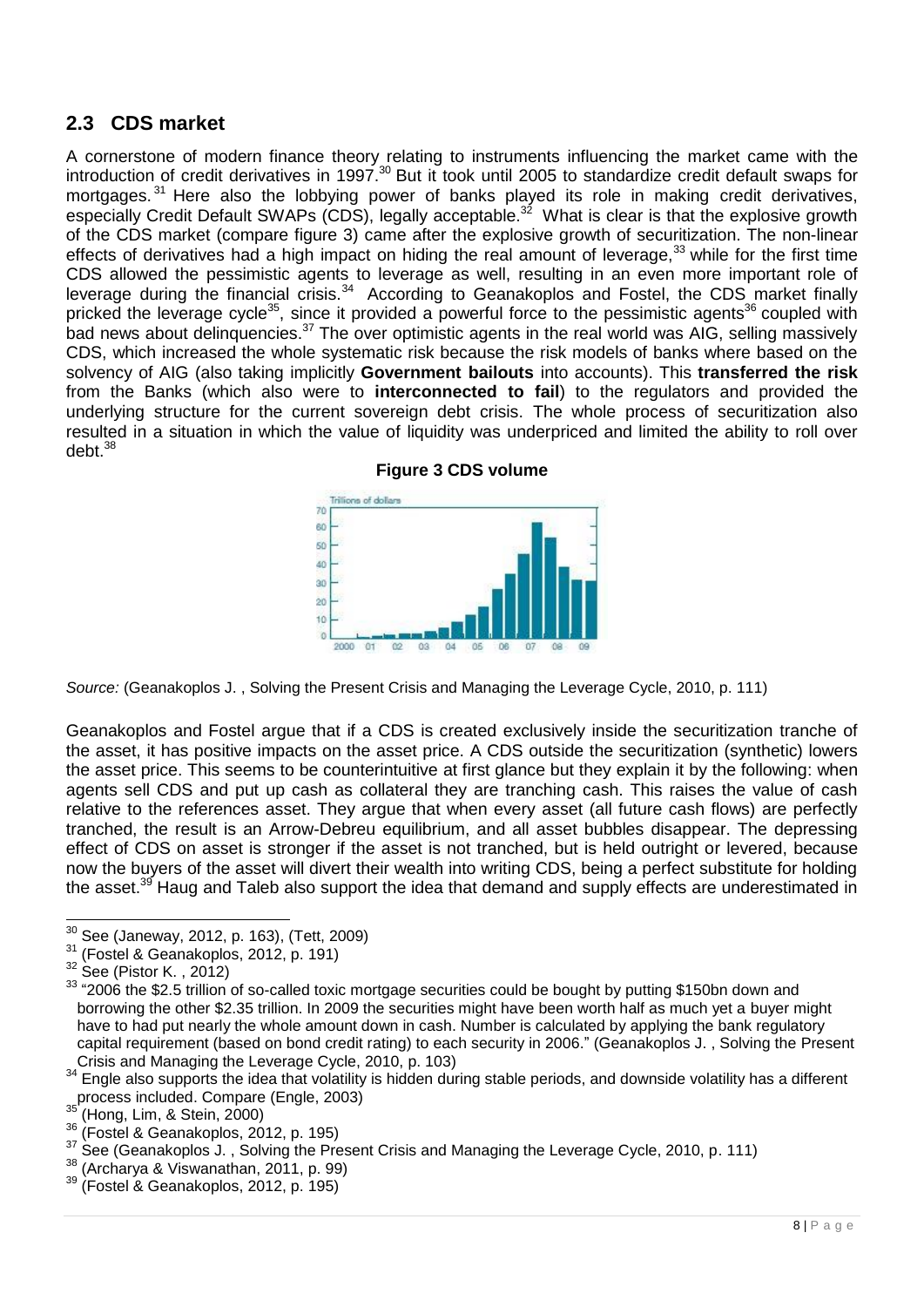general in *theoretical models.<sup>40</sup>* Furthermore disagreement and news<sup>41</sup> can drive up volume.<sup>42</sup> Finally according to Geanakoplos and Fostel the timing of financial innovation along the securitization chain was crucial. Had CDS came to the same time as Securitization the crash would have been milder and asset prices lower.<sup>43</sup>

## <span id="page-8-0"></span>**3 Conclusion**

Section 1 and 2 analyzed the financial crisis along the securitization chain and indicated that political incentives, behavioural aspects<sup>44</sup>, financial innovation, the leverage cycle<sup>45</sup>, financial models<sup>46</sup> and reflexivity theory were main causes of the financial crisis. One central lesson which can be drawn from the past is that debt and leverage always played a key role during crisis.<sup>47</sup> Furthermore this paper only represents the limited perspective of the author and further underlying causes in the complex financial world could be missing. We must learn to be aware of our own fallibility.<sup>48</sup> The progress of knowledge is framed not just by what we know, but also by gaining a better understanding of what we cannot know.<sup>49</sup> This could be also a direction for the future. Nassim Taleb argues that we need a system becoming stronger and not weaker from random shocks.

*"Meanwhile, over the past few years, the world has gone the other way, upon the discovery of the Black Swan idea. Opportunists are now into predicting, predictioning, and predictionizing Black Swans with even more complicated models coming from chaos-complexity-catastrophe-fractal theory. Yet, again the answer is simple: less is more; move the discourse to (anti) fragility*." (Taleb, 2012, pp. 138-139)

A way into this direction might come from Katharina Pistor arguing for the implementation of more natural firewalls coming out of the system<sup>50</sup> (including ideas from the Glass-Stegall act, Volcker rule). This process is still in development but might be more stable over the long run than a central regulation. Still beside the Rogoff and Reinhart analysis a further lesson is that government regulation with clear long term targets is difficult to implement.<sup>51</sup> Additionally it is important to avoid reflexive influence of the financial markets on its own regulation<sup>52</sup>, while still pursuing more global coordination among regulators. Regulation of the OTC market particularly new derivatives is an issue for further research, while currently the regulation of OTC markets is already in progress and could be combined with the purpose of creating ceilings<sup>53</sup> for leverage.<sup>54</sup> Finally the importance of behavioural aspects should not be underestimated and a simple solution here is that decision makers need more skin in the game.

(*The author would like to thank Maximilian Mueller (Harvard, LMU) for his important contribution during the preparation of this paper.)*

 $\overline{a}$ 

 $40$  (Haug & Taleb, 2010)

<sup>41</sup> An interesting way to analyse this is sentiment analysis compare (Khurshid, 2011)

 $^{42}$  (Hong H. S., 2006),

<sup>43</sup> (Fostel & Geanakoplos, 2012, p. 195)

<sup>&</sup>lt;sup>44</sup> Overview of biases compare (Kahneman & Tversky, 1974)

<sup>45</sup> (Adrian & Shin, 2010)

<sup>46</sup> Compare for example (MacKenzie, 2008)

<sup>47</sup> (Reinhart & Rogoff, 2009)

<sup>48</sup> As the German physicist Werner Heisenberg's states in his uncertainty principal, the root of the problem was man's examination of nature, which inevitable impacts the natural phenomena under examination so that the phenomena cannot be objectively understood. (Bookstaber, 2007, pp. 223-224)

<sup>49</sup> (Soros, 2008, p. 69) and (Bookstaber, 2007, p. 220)

 $50$  (Pistor K., 2012)

 $51$  See (El-Erian, 2013), (Taylor, 2011, p. 22)

 $\frac{52}{3}$  See (Soros, The New Paradigm of Financial Markets: The credit crisis 2008 and what it means, 2008) <sup>53</sup> Contrary the provision of better liquidity buffers and supporting more leverage during crisis is also necessary and

is a further issue (Geanakoplos J. , Solving the Present Crisis and Managing the Leverage Cycle, 2010, p. 123) <sup>54</sup> See (FSA, 2012)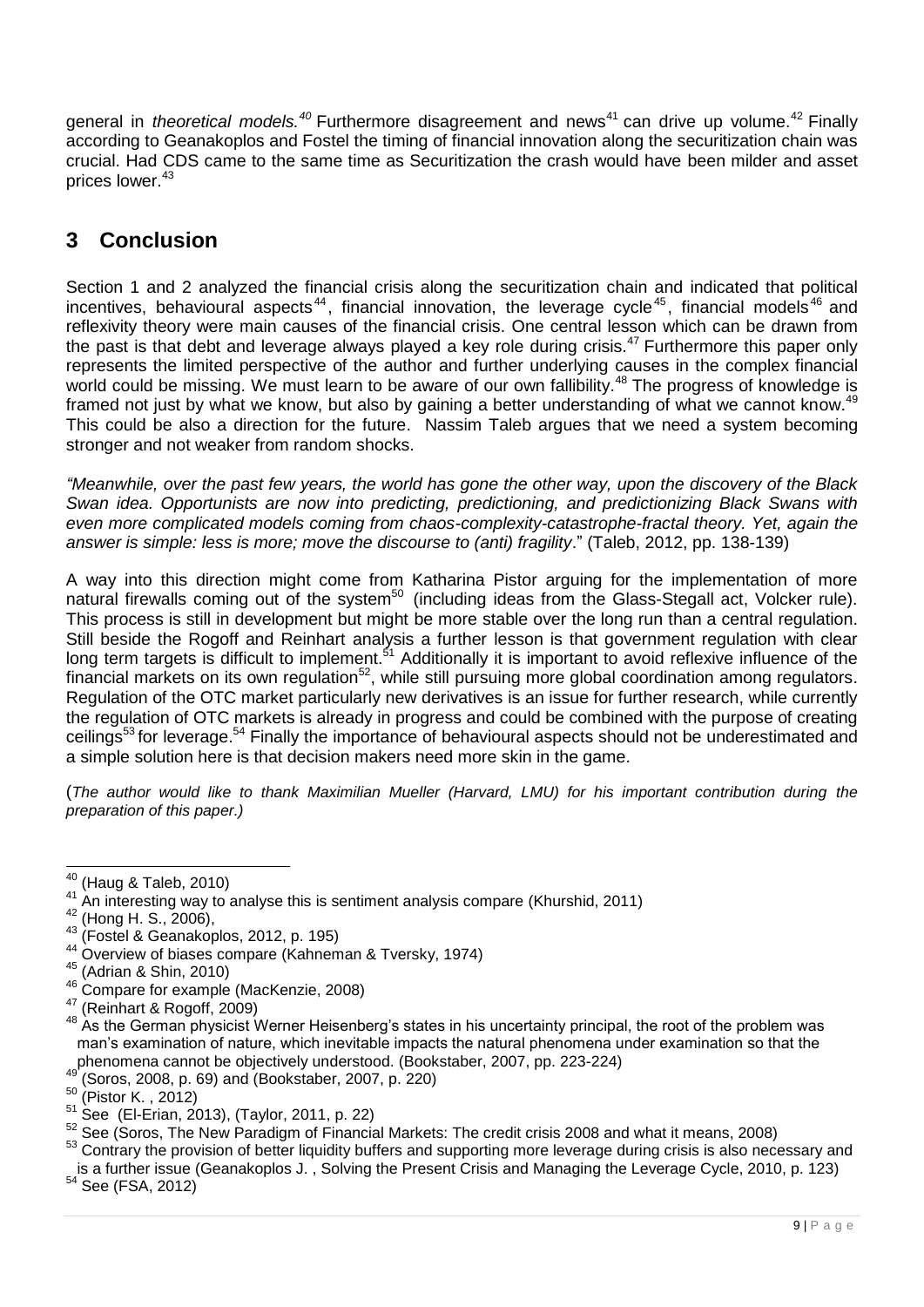## **Bibliography**

- Adrian, T., & Shin, H. (2010). Liquidity and leverage. *J. Finan. Intermediation, 19*(3), 418-437.
- Allen, F., & D., G. (2007). *Understanding Financial Crisis.* Oxford University Press .
- Archarya, V. V., & Viswanathan, S. (2011). Leverage, Moral Hazard, and Liquidity. *Journal of Finance*, 99-139.
- Ariely, D. (2012). *The (Honest) Truth About Dishonsty: How We Lie To Everyone Especially To Ourserelves.*
- Bernanke, B. (2010). Causes of the Financial Crisis. *Financial Crisis Inquiry Commission*, 1-28.
- Bernanke, B., & Gertler, M. (1999). Monetary Policy and Asset Price Volatility. *FED publication*.
- Bookstaber, R. (2007). *A Demon of Our Own Design: Markets, Hedge Funds, and the Perils of Financial Innovation.* Hoboken, New Jersey.
- Brunnermeier, M., & Adrian, T. (2011, September). Co VaR.
- El-Erian, M. A. (2013). *Project Syndicate*. Retrieved January 12, 2013, from http://www.projectsyndicate.org/commentary/how-politics-will-drive-economic-performance-in-2013-by-mohamed-a- -el-erian
- Engle, R. F. (2003). Risk and Volatility: Econometric Models and Financial Practise. *Nobel Lecture*, 326- 347.
- Federal Reserve Bank of New York. (n.d.). *Crisis Timeline by the Federal Reserve Bank of New York.* Retrieved from http://newyorkfed.org/reserach/global\_economy/Crisis/Timeline.pdf
- Financial Times . (2007). Retrieved from http://www.ft.com/intl/cms/s/0/80e2987a-2e50-11dc-821c-0000779fd2ac.html#axzz2Nc42a6Ug
- Financial Times. (2013, January 6th). *Banks win more flexible Basel rules.* Retrieved January 11th, 2013, from http://www.ft.com/intl/cms/s/0/e4effd30-5820-11e2-b997- 00144feab49a.html#axzz2HgTkjqOB
- Fostel, A., & Geanakoplos, J. (2012). Tranching, CDS, and Asset Prices: How Financial Innovation Can Cause Bubbles and Crashes. *American Economic Journal: Macroeconomics 2012*, 190-225.
- FSA. (2012). *http://www.fsa.gov.uk/smallfirms/resources/one\_minute\_guides/eu\_legislation/emir.shtml*. Retrieved January 12, 2013, from http://www.fsa.gov.uk/smallfirms/resources/one\_minute\_guides/eu\_legislation/emir.shtml
- Ganakoplos, J., & Fostel, A. (2012). Why Does Bad News Increase Volatility And Dercease Leverage. *Journal of Economic Theory* (Cowles Foundation Paper NO. 1354), 501-525.
- Geanakoplos. (2010). *Open Yale Course, Lecture 25 The Leverage Cycle and the Suprime Mortgage Crisis*. Retrieved January 12th , 2013, from http://oyc.yale.edu/economics/econ-251/lecture-25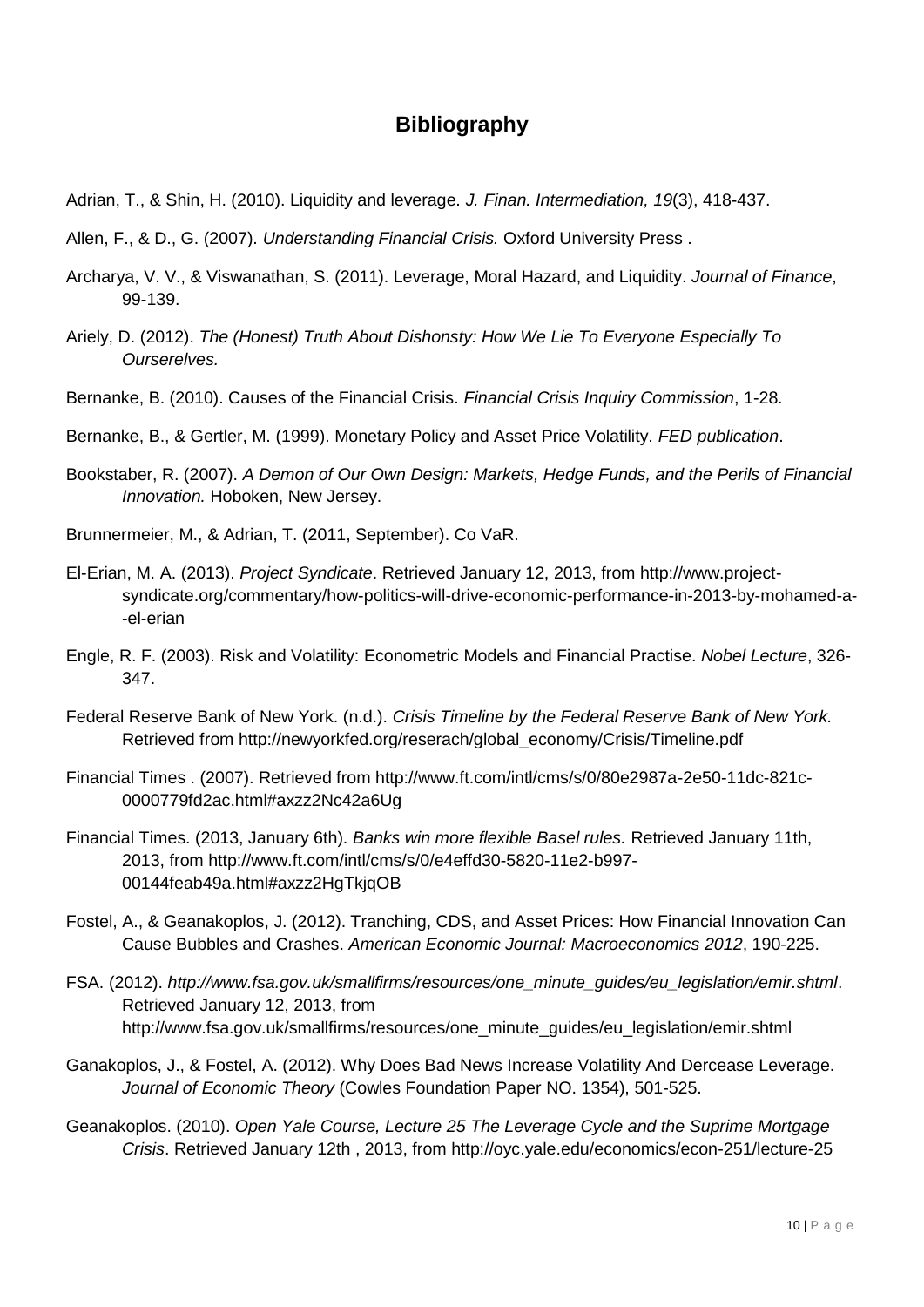- Geanakoplos, J. (2010, August). Solving the Present Crisis and Managing the Leverage Cycle. *Economic Policy Review*, pp. 101-131.
- Geanakoplos, J. (2010). The Leverage Cycle. In D. Acemoglu, K. Rogoff, & M. Woodward, *NBER Macroeconomic Annual 2009, vol. 24.* (pp. 1-65). Chicago: University of Chicago Press.
- Haug, & Taleb. (2010). Option traders use (very) sophisticated heuristics, never the Black–Scholes-Merton formula. *ssrn working paper*.
- Hong, H. S. (2006). Disagreement and the Stork Market . *Harvard University and NBER*.
- Hong, Lim, & Stein. (2000). Bad News Travel Slowly. *Journal of Finance, 55*, 256-295.
- International Monetary Fund . (2011). Staff Report for the 2011 Article IV Consultation.
- Janeway, W. H. (2012). *Doing Capitalism in the Innovation Economy.* Cambridge: Cambridge University Press .
- Janis, I. (1991). Victims of Groupthink. *Poltical Psychology*, 247-278.
- Kahneman, & Tversky. (1974). Judgment under Uncertainty: Heurisitcs and Biases. *Science, New Series*, 1124-1131.
- Khurshid, A. (2011). Affective Computing: Sentiment, Metaphor and Terminology. *Working Paper*.
- Kindleberger, C. P., & Aliber, R. Z. (2011). *Manias, Panics and Crashes: A History of Financial Crisis* (6th ed.). New York: Palgrave Macmillan.
- Lewis, M. (2010). *The Big Short: Inside the Doomsday Machine.* New York.
- MacKenzie. (2008). *An Engine Not a Camera: How Financial Models Shape Markets.* Cambridge: MIT Press.
- Moodys. (2012). *Moodys Methodology RMBS*. Retrieved from http://www.moodys.com
- Pistor, K. (2012). *INET*. Retrieved January 11th, 2012, from http://ineteconomics.org/katharina-pistorfalse-dichotomies-law-and-finance
- Reinhart, C., & Rogoff, K. (2009). *This time is Different: Eight Centuries of Financial Folly.* Princeton University Press.
- Schiller, R. J. (2006). *Irrational exuberance* (2nd ed.). Princeton: Princeton University Press.
- Sornette, D. (2003). *Why stock Market Crash: Critical Events in Complex Financial Systems.* Princeton: Princeton University Press.
- Soros, G. (2008). *The New Paradigm of Financial Markets: The credit ciris 2008 and what it means.* New York .
- Soros, G. (2010). The Soros Lecture at the Central European University . New York : Public Affairs.

Taleb, N. (2012). *Antifragile.*